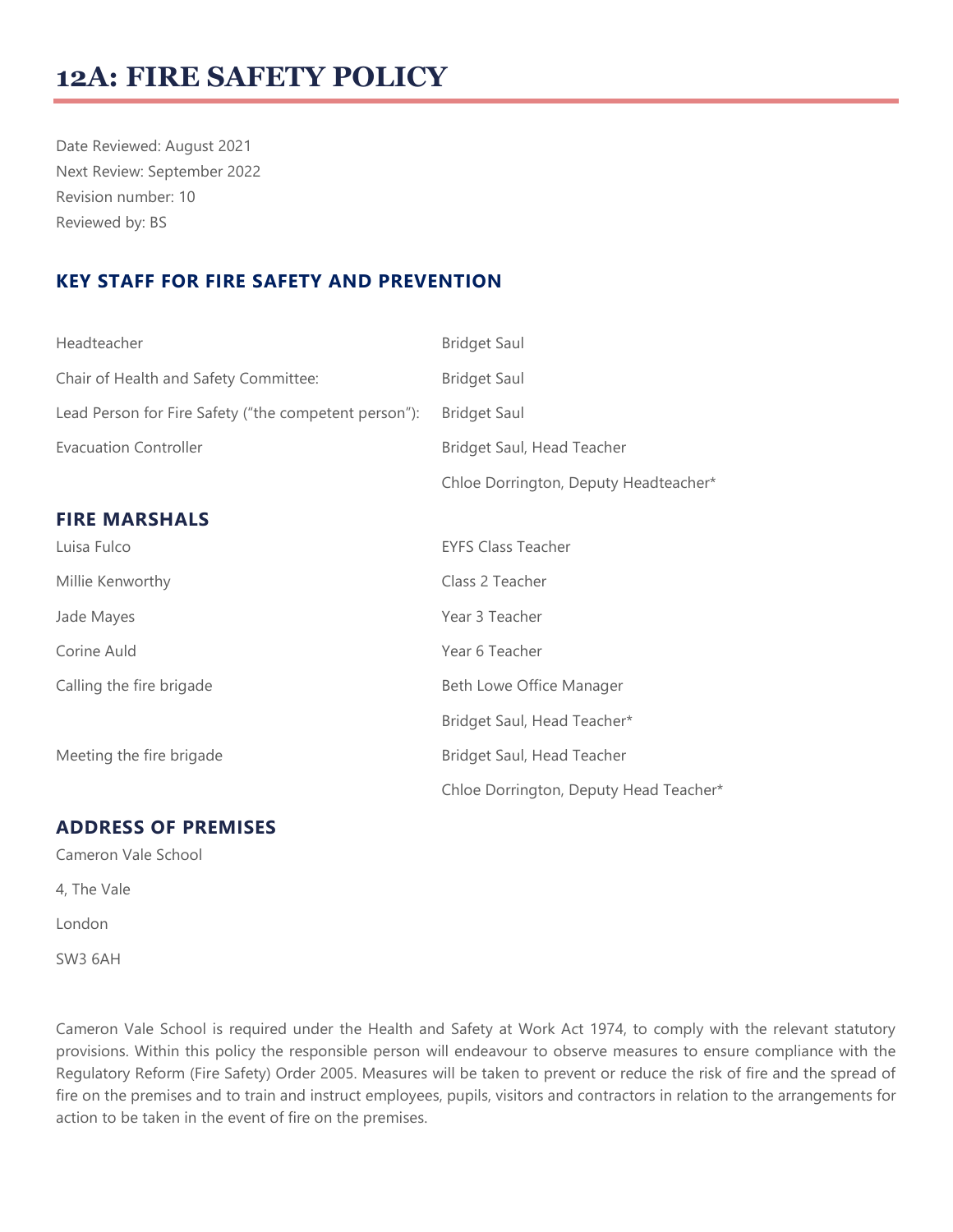## **PERSONS AT RISK**

During a typical working day there can be approximately 49 pupils and 12 staff on the school site.

#### **FIRE RISK ASSESSMENT**

In order to eliminate or reduce the risk of fire, hazards have been identified by means of risk assessment. The following risks were included in the assessment:

- i) Ignition Sources
- ii) Combustible materials
- iii) People at risk
- iv) Adverse structural features

The School engages Paragon Fire to undertake its Fire Risk Assessment (FRA). This is undertaken every two years and also at any time when there is a significant change to the building or the way it is used. In the interim years, an annual in-house review of the Fire Risk Assessment is conducted. This is undertaken by the Head of Administration in collaboration with the Headteacher.

Date of last external Fire Risk Assessment: January 2021

Date of last in-house review of the FRA: October 2021

The Health and Safety Committee meets regularly to discuss and review all fire procedures and matters arising from risk assessments. The exact frequency of these meeting is to be determined by the Health and Safety coordinator in order to respond immediately to any issues that may arise.

#### **MANAGEMENT OF POTENTIAL FIRE HAZARDS**

• Boilers, sparks from light switches and other electrical equipment; all boilers are gas fired and are serviced annually by SSE

- Smoking on the premises is forbidden.
- Combustible solids and liquids are not subject to heat or naked flame.
- Paper and card throughout the school should not be allowed to accumulate in piles.
- Bins are cleared each evening.
- Waste dustbins should be kept as far away from the school walls as possible.
- All fabrics used should be flame retardant.
- All furniture should conform to British Standards.
- Chemicals used for cleaning are kept in a locked cupboard, and are not subject to heat or naked flame.

• Any smell of gas should be reported immediately to the school office who will call the emergency number for the gas board and evacuate the building, if necessary.

• Electrical: All portable appliances, including any belonging to staff and pupils and kept at school are checked regularly, usually annually. Fixed wiring is inspected by an external company every 5 years. **No electrical equipment should be brought on site without the knowledge of and inspection by the person responsible for PAT testing (the school**  office). Pupils are not allowed to use mobile telephone chargers in school. Chargers for laptops must first be PAT tested and certified before use. New items are tested at the end of their first year in use.

• Computers: Computers are in the dedicated ICT suite, every classroom and the school office. **Pupils should not be left unsupervised with computers.**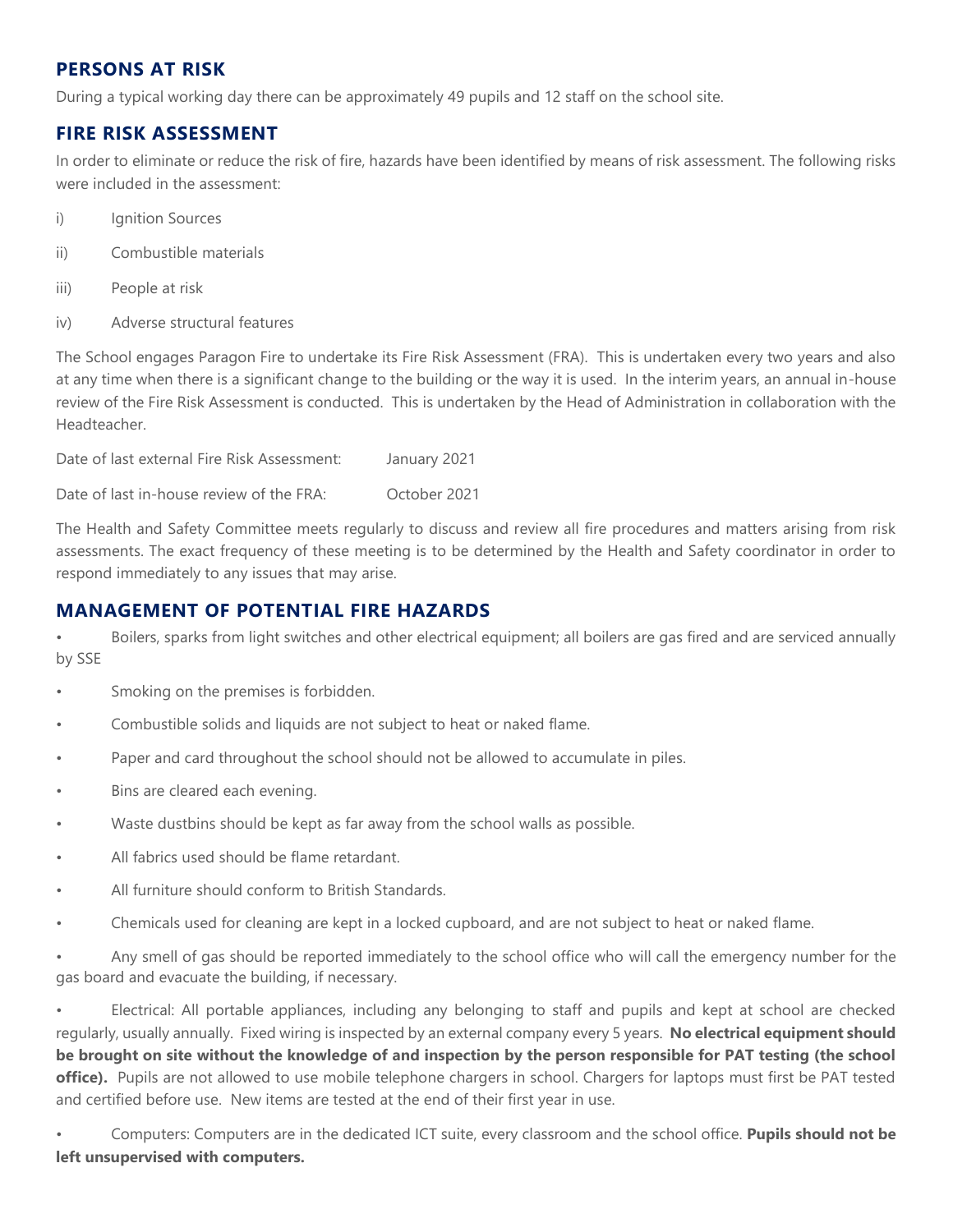- Fire doors are installed at the point of high risk.
- All internal doors are closed at the end of the working day.

• Contractors on site are required to complete a hot work permit and are fully instructed on the procedure for fire safety compliance and action to be taken in the event of a fire.

The school liaises with the fire service to request assistance and to confirm compliance with new legislation.

## **SUMMARY OF FIRE SAFETY RESOURCES**

- There is a double battery back-up fire alarm system installed.
- There are **four** main fire escape routes:

Early Years' Foundation Stage area

Music practice room

Loft (near ICT suite)

Main Entrance

- Appropriate emergency lighting has been installed
- The school is equipped with appropriate fire detection equipment, including smoke and heat detectors
- The school has resources for tackling small fires, including extinguishers, fire blankets and sprinklers

## **SUMMARY EVALUATION**

• Overall responsibility for fire safety lies with the Headteacher, who delegates the leadership of action in relation to fire safety and prevention to Olivia Reeve-Tucker, Head of Administration.

• Average evacuation time in standard drills is 3 minutes and is judged to be adequate given that the spread of a fire is likely to be slow.

Average time need to account for everyone at the roll call is 4 minutes

Staff are trained in the use of emergency fire-fighting equipment and in the procedures for an evacuation. Such training is included in the induction programme for new staff. It is adequate and the pupils have at least one escape drill per term

- Drills are always recorded in a fire log.
- There is adequate and sufficient means of fighting small fires.
- Formal risk assessment takes place regularly.

• Staff are alerted to find any hazards and report them to the Headteacher, office or any member of the Health and Safety Committee **AT ANY TIME.**

#### **DETAILED EVALUATION**

1. The school premises are used for educational purposes only.

2. There are portable fire extinguishers at strategic places around the school, on every floor and clearly marked locations. All staff are fully aware of their positioning. The number and type of fire extinguishers and other fire-fighting equipment, and their positioning complies with current legislation.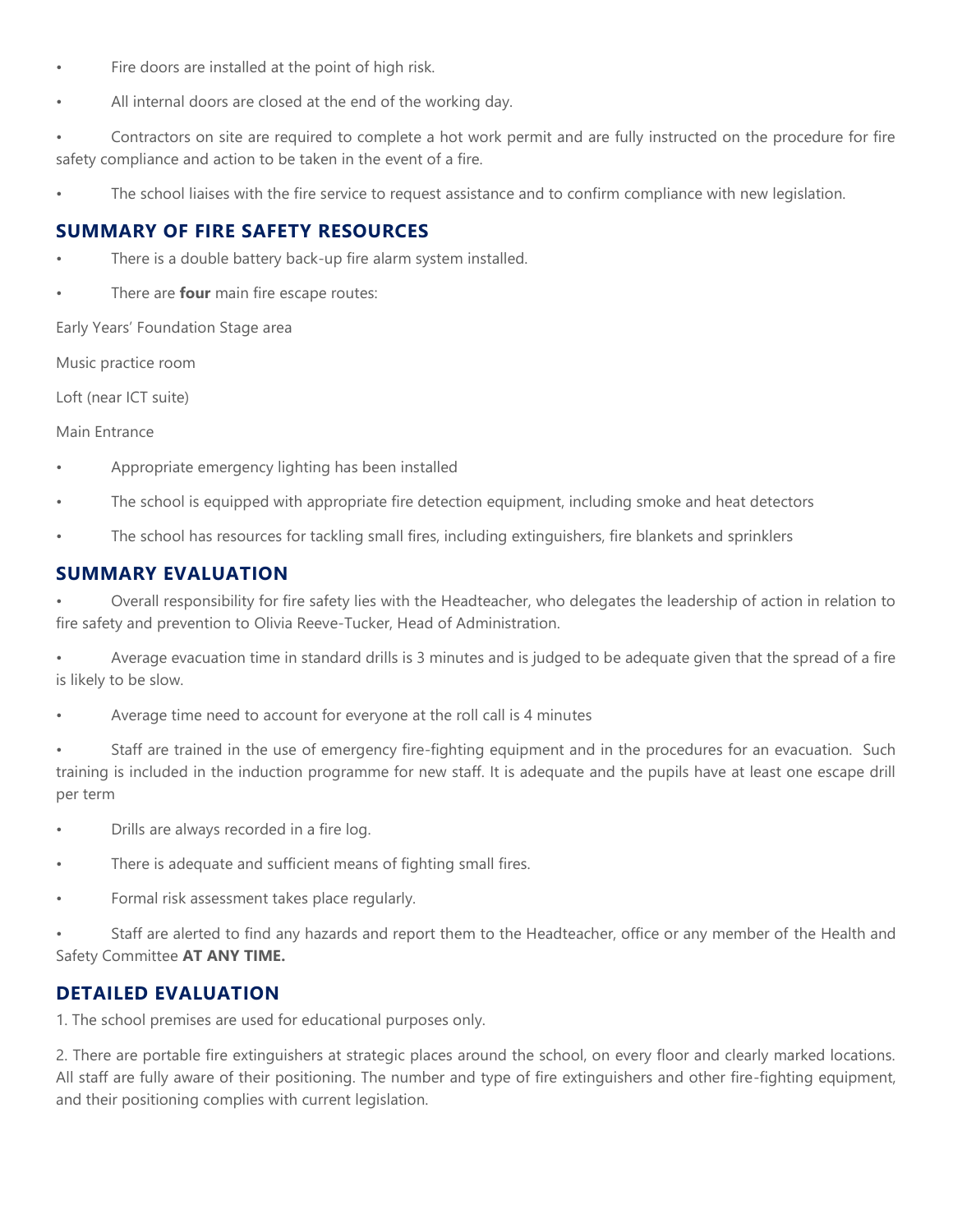- Maintenance of fire extinguishers is undertaken annually by Paragon
- Maintenance of fire alarm system is undertaken 6-monthly by Paragon
- Maintenance of emergency lighting is undertaken 6-monthly by Paragon
- Maintenance of fire detection equipment is undertaken 6-monthly by Paragon

3. Pathways of escape are clearly marked by white arrows on green backgrounds and are clearly visible. Fire door escapes exist at the back and front of the school building.

4. Fire drills are carried out at least once per term. The times of drills are varied to give pupils and staff experience of evacuating from different starting locations. The variation of times includes occasional drills to evaluate the procedures at challenging times, such as lunchtime or during wraparound care. Periodically, drills introduce a difficulty to simulate a real emergency situation.

5. There are fire alarms, and heat and smoke detectors on every floor.

6. Emergency lighting is in place for all floors and exits. They are tested by Paragon twice a year.

7. There is a detailed Fire Emergency Plan for the building

8. A fire log-book is kept, which includes details of fire drills, alarm testing and escape lighting, located in the school office.

9. In the case of an emergency requiring evacuation, particular attention is paid to those with disabilities, visitors, or members of the public who are unfamiliar with the evacuation process. For any pupil or staff member with either temporary or ongoing limited mobility, the school will create, if required, a personal evacuation plan (PEP). This is likely to be prepared in conjunction with the person's doctor and/or nurse, and, in the case of pupils, the parents.

10. Records of who is present (including class registers, staff signing in book), including any visitors (in the visitors' book) are maintained by the school office and taken to the roll call point. Where such records are electronic, a list of absentees is printed on a daily basis, amended during the day if required and compared with standard class lists at the role-call point.

11. The premises are used for after-school clubs. The adult leaders of these clubs will have received the same training as staff and attendance registers are maintained at clubs. When peripatetic teachers are on site there are always members of staff on site who are trained.

12. A register is kept of pupils attending care provision before and after school. Any pupils who arrive early, for example, for extra tuition, individual music lessons or sports coaching must register with the adult responsible for the club or activity on arrival.

13. Alarm systems are linked across the whole school site; when a fire call point is activated an alarm is sounded throughout the building, enabling the whole site to be evacuated.

14. The fire alarm panel is situated in foyer which will indicate the place of call point activation.

15. The fire brigade is called automatically via an off-site monitoring system.

16. A nominated member of staff liaises with the emergency services when an incident occurs.

17. Information about access to the school is provided to the emergency services.

#### **ARSON: THREE-POINT ACTION PLAN**

1. Deter unauthorised entry onto the site by:

Installation of a robust main door

Installation of a camera security system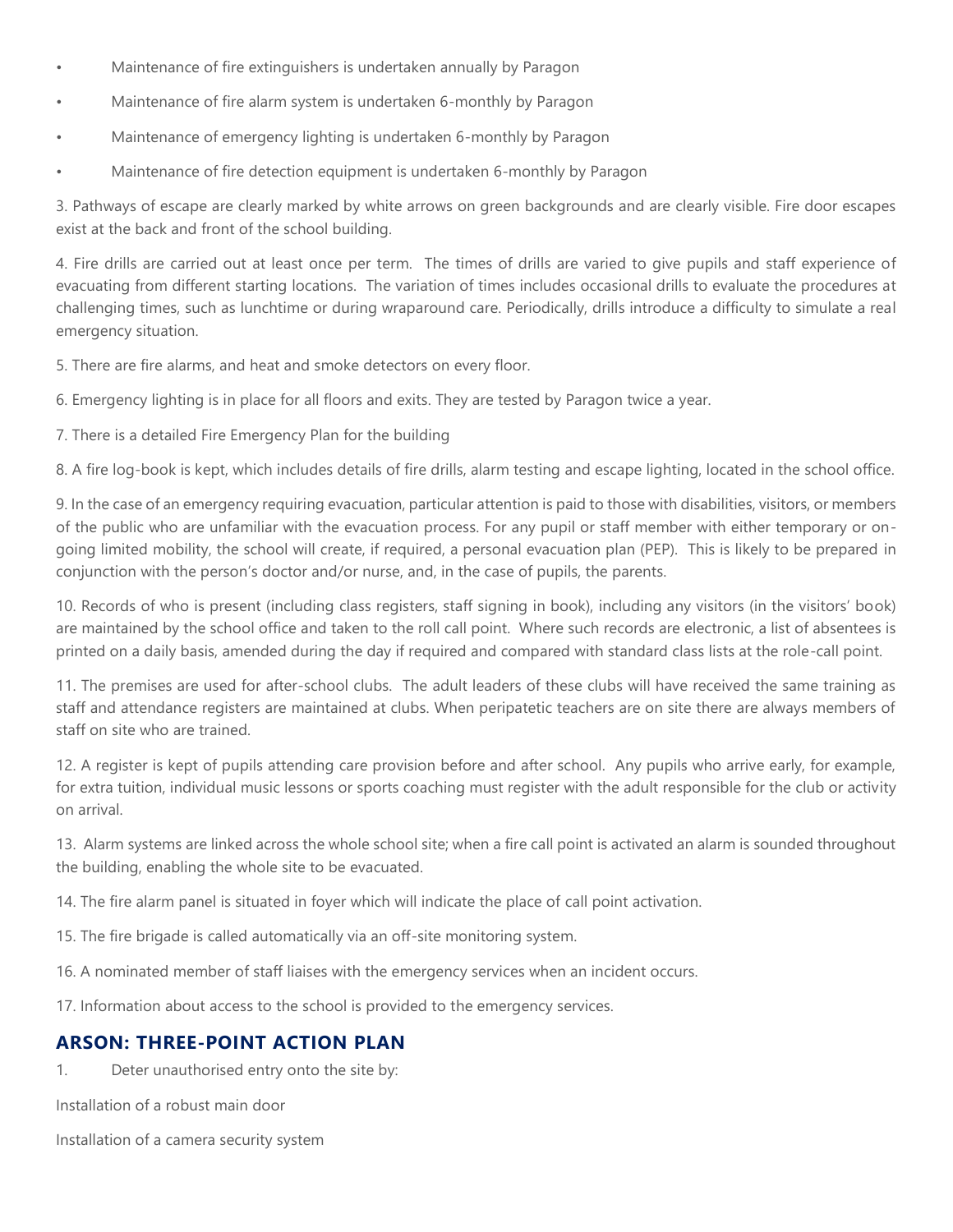Ensuring that all windows are closed and locked once the premises is vacated

2. Reduce the opportunity to start a fire by ensuring that:

Refuse containers are stored in a dedicated area

All flammable materials are stored securely in a securely locked cupboard

3. Reduce scope of fire damage and any losses and disruptions by

Making sure all fire doors are closed

Ensuring that any flammable materials are returned to a securely locked cupboard after use.

Training members of staff are in fire procedures, including evacuation drills and the use of fire extinguishers

Ensuring that all data to secure the continued operation of the school is backed up and stored off site

## **MAINTENANCE AND ROUTINE TESTING**

#### **DAILY**

Staff ensure by visual inspection that exit routes are kept clear, that fire doors are not wedged open and that combustible waste has not accumulated in the classroom

The school office checks that the fire alarm panel indicates no faults

## **WEEKLY**

The Head of Administration, or in her absence, the Headteacher or Deputy Headteacher, ensures that the fire alarm is tested by using a different call point/zone each week and checks that the fire extinguishers in that zone are not damaged. Tests are logged.

#### **BI-ANNUALLY**

The fire alarm system, including the smoke detectors, heat detector and emergency lighting is tested six-monthly by Paragon

#### **ANNUALLY**

- All fire-fighting equipment is checked annually by Paragon
- Portable electrical equipment is inspected annually and PAT tested by a qualified person.
- All gas boilers are inspected annually by a Corgi registered plumber.

#### **FIVE-YEARLY**

• Mains electrical installation will be inspected every five years by a Registered electrician

## **ROLES AND RESPONSIBILITIES IN FIRE SAFETY AND PREVENTION ROLE OF FIRE MARSHALS**

On hearing the fire alarm, each floor marshal will check that the floor is evacuated and, without taking any risks, ensure that the doors and windows are all closed. He/she will then report to the Headteacher that the floor is clear. During a fire drill, the evacuation will be timed, aiming to vacate the building in two to three minutes.

During the evacuation the fire marshal should encourage any pupils and staff around to evacuate and to proceed quietly to the assembly point.

- The fire marshal's primary role is to ensure that there are no persons left in his/her designated areas.
- Report to the person leading the evacuation of any person known to be remaining in the building.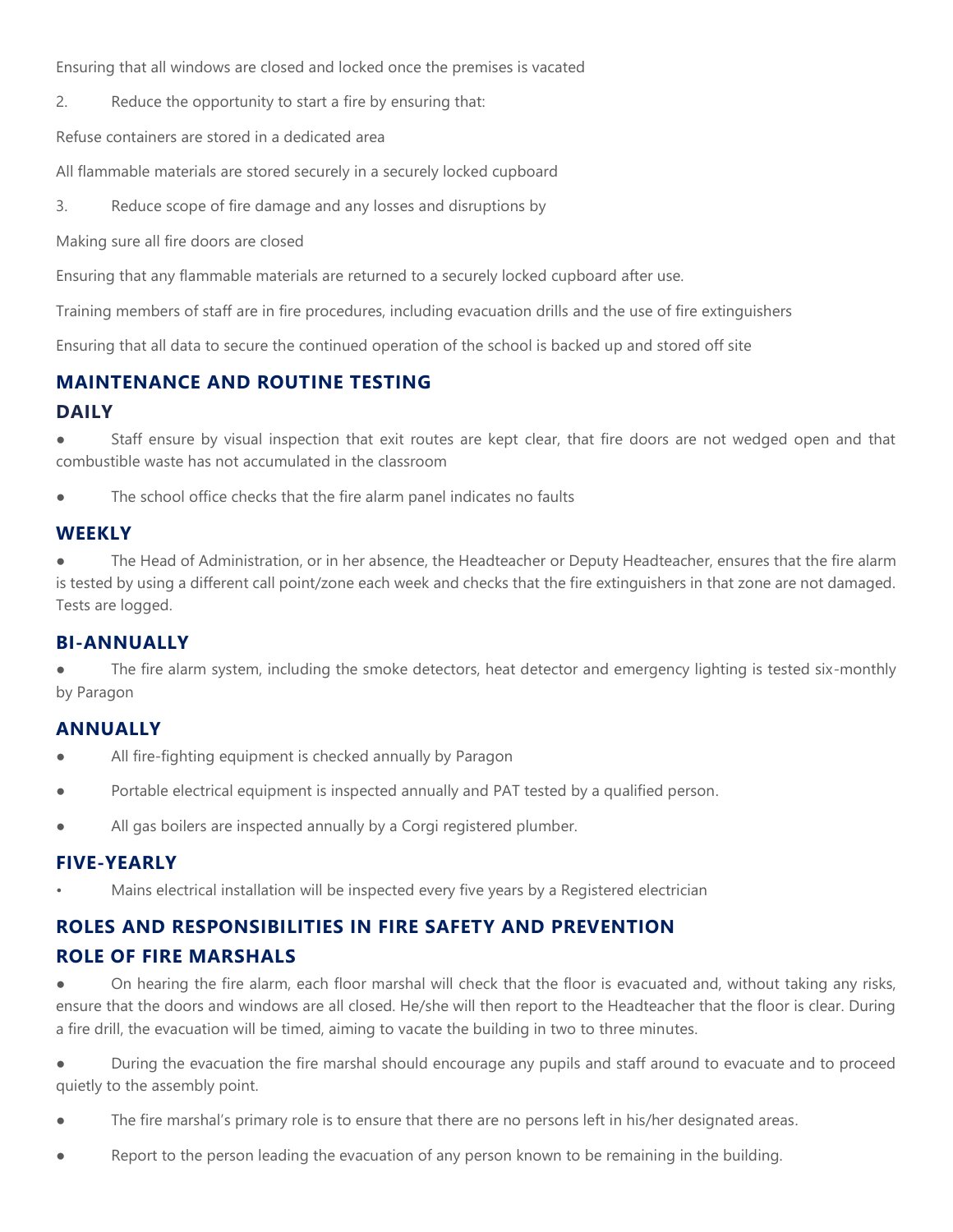If the fire marshal is also a class teacher, he/she should then follow the procedure outlined below.

## **ROLE OF CLASS TEACHERS**

Registers are to be taken by class teachers or by the member of staff teaching them at the time. Class lists will be provided by the school office staff at the roll call point. If the class is taught by the Headteacher at the time of evacuation, the register will be taken by the class teacher.

● Count heads at the assembly point and inform the person in charge once you have completed the roll call and accounted for all of your pupils.

● If you cannot account for all of your pupils you should verbally inform the person in charge of any missing persons immediately.

## **ROLE OF TEACHING STAFF WHO DO NOT HAVE A CLASS**

● Assist in the evacuation of all persons in the building as you proceed to the Assembly Point. This may include stepping in to register a class whose class teacher is not present (see below).

● Assist in ensuring that all pupils proceed silently to their class teachers and remain in a silent and orderly manner until instructed to disperse.

**• It is important not to allow pupils to mix into other groups**, or in any other way become distracted from any announcement made by a member of staff.

● In the event of any staff absences, you may be asked by members of the school office to act on behalf of a particular class teacher. If so, you should place yourself in a prominent position and verbally call out for that member of staff's class group. Then follow the steps outlined above (Role of Class Teachers).

## **ROLE OF PERSON IN CHARGE AT THE ROLL CALL POINT**

- Confirm all persons have been accounted for.
- Gather the details of any fire or incident (location / type / adjacent fire hazards)
- Ensure that the fire brigade has been called by a member of office staff or via an automated system.

Note: The current fire system automatically alerts the fire brigade via a manned central office unless they have been forewarned about a fire drill. You should still contact the company directly by phone to confirm that they have been made aware of the nature of the emergency).

Liaise with the fire brigade on its arrival.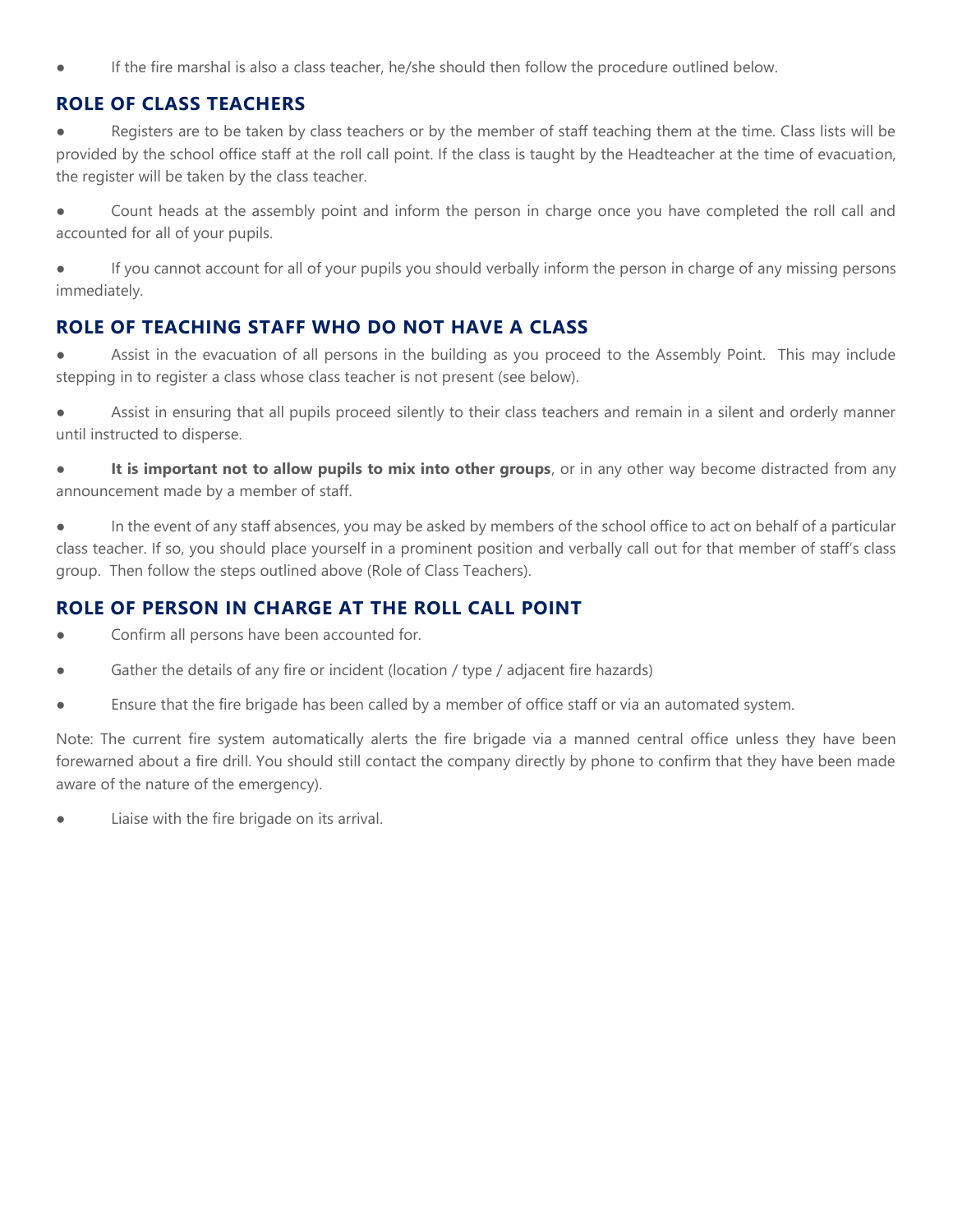# **CHECKLIST FOR FIRST DAY FIRE SAFETY INSTRUCTION**

Take the new starter through the fire safety procedure as displayed at the fire alarm call points, in particular:

● Show them the location of the fire alarm call point and describe the way it operates. Emphasise that the first action on discovering a fire is to raise the alarm even if the fire is small.

● Describe the sound of the fire alarm and the action to be taken in when it sounds, in particular leaving the building with any pupils for which the staff member is responsible and going to the assembly point.

● Describe and walk the escape routes and alternative escape routes that the member of staff is likely to need to use and show the operation of any push bars or exit fittings.

● Show the new member of staff the location of the fire extinguishers, but emphasise they should only be used if the staff member has been previously trained, if it is safe to do so and the alarm has been raised first and after an evacuation has been started.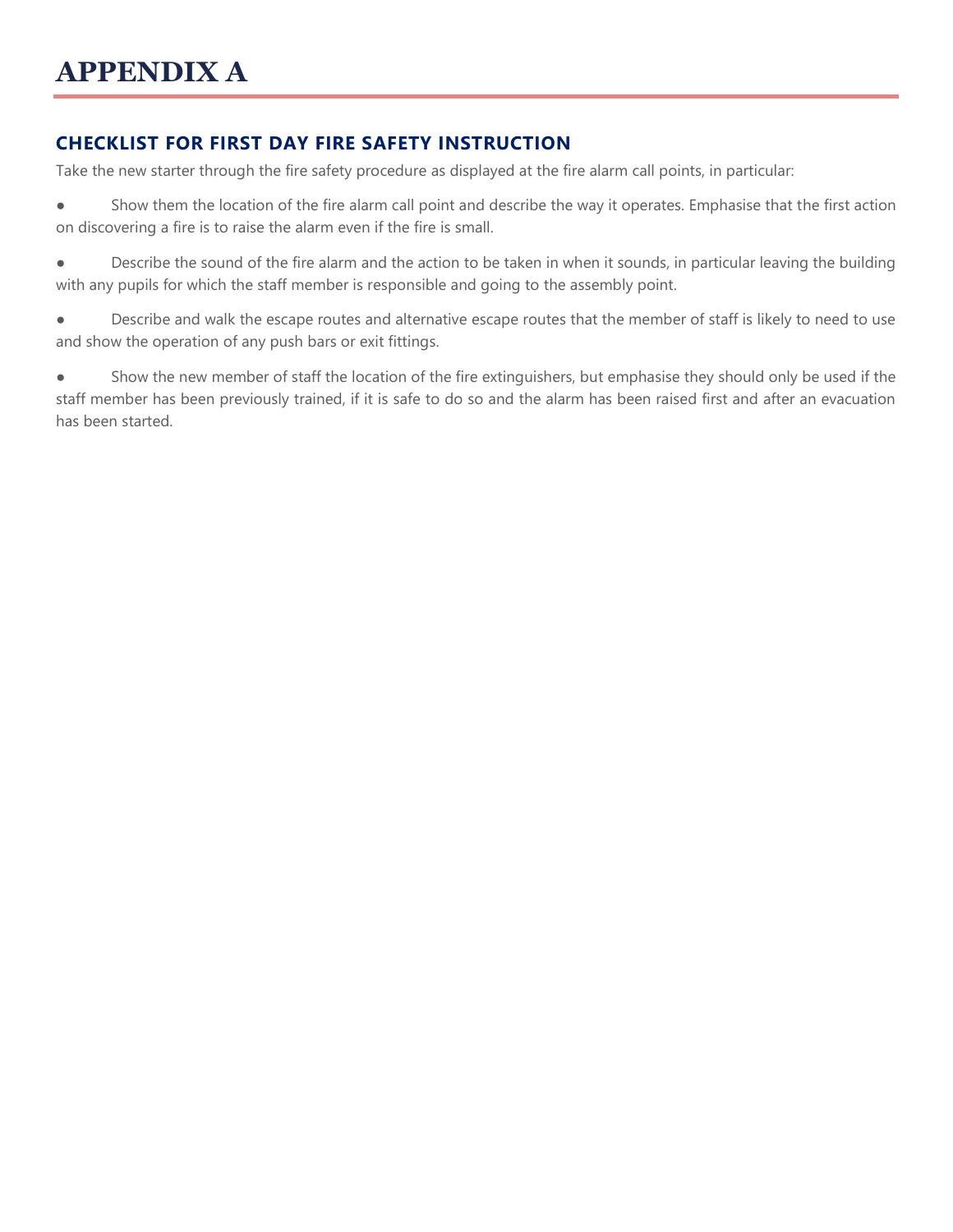# **ACTION TO BE TAKEN IN THE EVENT OF FIRE**

The fire alarm is a continuous sounding electric bell.

## **STAFF**

1. If you discover a fire, activate the alarm by breaking the glass at the nearest alarm point (this can also be done using the key in the alarm point on the ground floor.

2. Stop whatever you and the children are doing and take the quickest route to the fire assembly point, which is further up the road to the right of Cameron Vale away from the school building. Each class should create an ordered line.

**• Lower School -create three rows on the pavement – starting with the EYFS against the railings**

#### **• Upper School -create class rows on the pavement – starting with Class 3 against the railings**

3. Remind the children of the need for silence, speed and single file.

4. If safe to do so, unplug any electrical appliance you may be using and make sure the lead will not cause a hazard across the floor or doorway.

5. See all the children out of the room and close the door after you. Move rapidly to the front of the line and lead the children out of the building. If necessary, issue alternative instructions should the escape route be blocked. Take children to the Assembly Point where they line up.

#### **Alternative route to the assembly point is up the stairs to the top of the building, break lock on emergency door, through 6 The Vale to 8 The Vale, down the stairs and out into the pavement.**

6. If the register is in the room, take it with you otherwise the School Secretary will bring it from the school office.

7. Your own safety and that of your colleagues and the children is of overriding importance. No action is to be taken which might prejudice your own or anyone else's safety.

8. Do not stop to collect any personal belongings. The designated Fire Marshall is the Head and in their absence this role will be assumed by the Deputy Head

9. Once the building has been evacuated, no-one is to re-enter until the 'all clear' has been given by the Head or the Fire Officer attending.

N.B. Any child not in the classroom at the time of the fire bell (i.e. in the toilets) should join the first available line of children out of the building and then join the correct class once outside.

## **PUPILS**

If the fire bell rings:

- 1. Remain calm.
- 2. Immediately stop whatever you are doing and stay in silence.

3. Listen very carefully to the instructions you are given by the teacher.

4. When you are asked to do so lead out of the classroom **SILENTLY** in single file to the Assembly Point (turn right outside the front door walk further down the pavement to the end of the road). The EYFS can also exit through the playground and music room.

5. At the Assembly Point, line up in silence and respond to your name when the register is called.